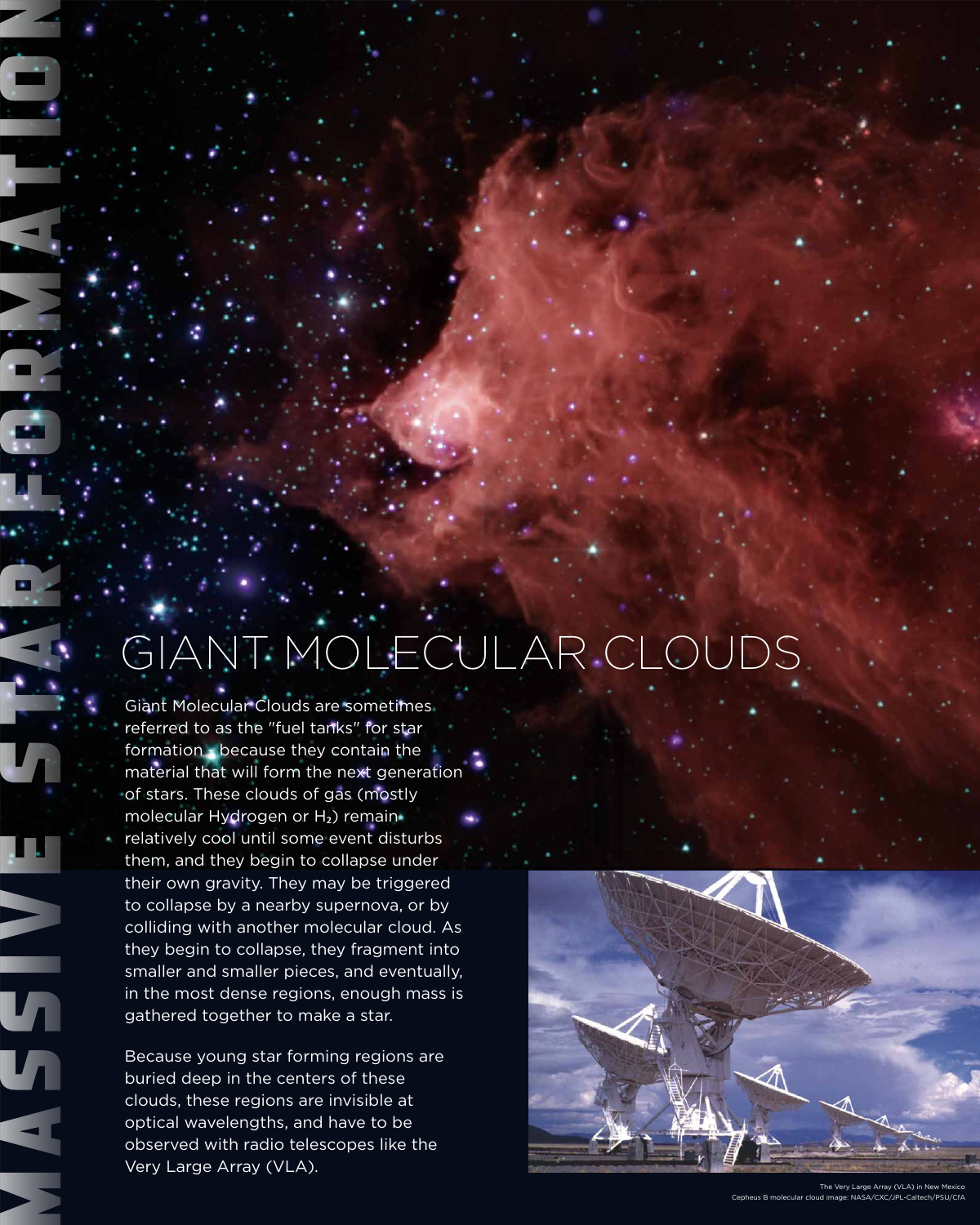As a cloud of gas fragments to form a family of stars, gravity pulls the cloud into filaments of dense material. The most massive of the young star in the cloud are hot enough to ionize the hydrogen around them (that is, tear apart the protons from the electrons), and create regions of

high temperature gas called HII regions. The smallest of these regions are called ultracompact HII regions. As these hot stars move through this cloud of filamentary material, they flicker between being able to ionize a large region and just a small region. If they travel into a very dense filament, they cannot ionize as much of it, and will appear small. These "flickers" can happen quickly when they do happen.

Computer models have shown that these changes can occur, and astronomers are looking to detect these brightness changes in real sources.The frames below show the evolutions of one such region. In the model, each frame is a hundred years.



## FLICKERING REGIONS